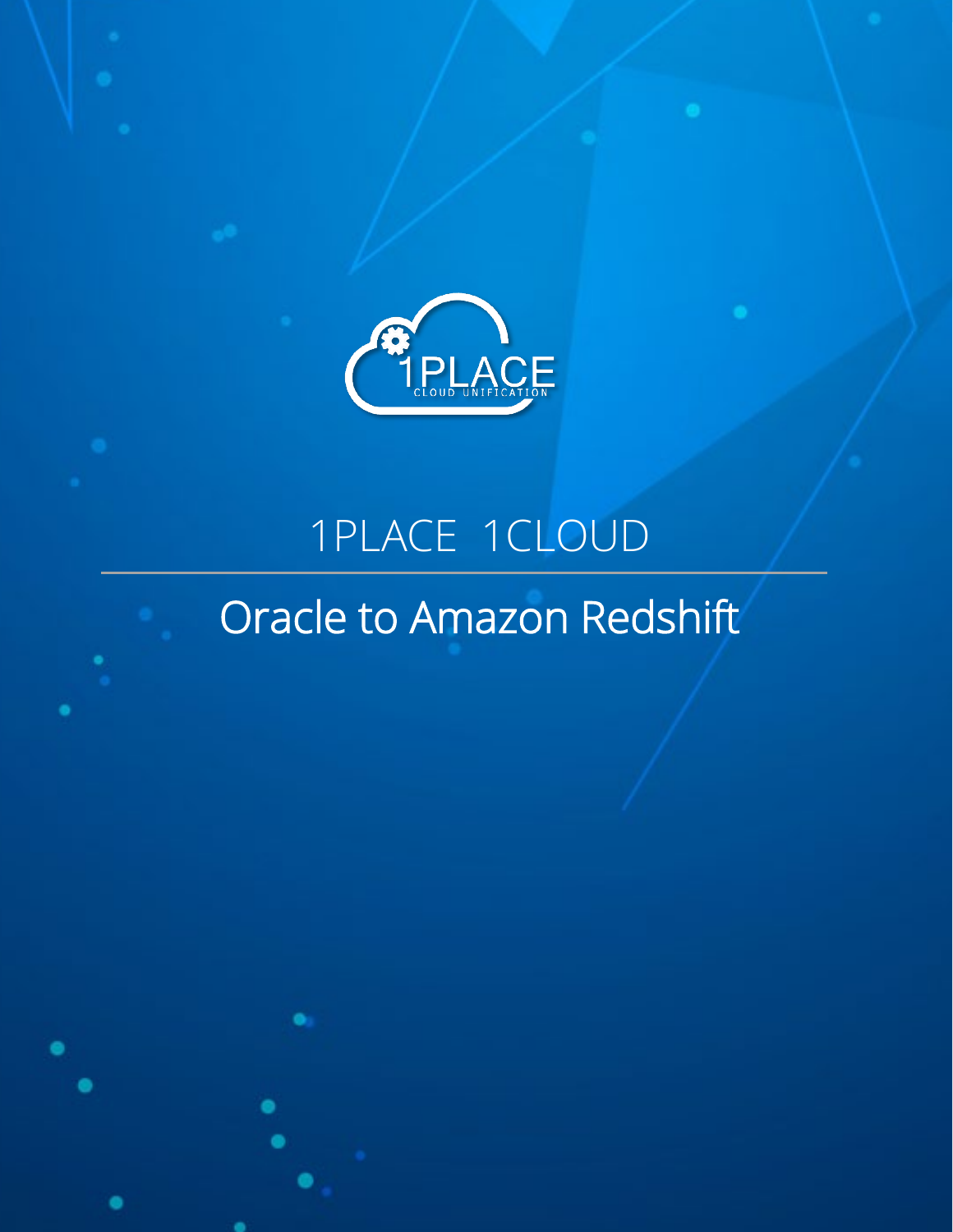

### What challenges does 1Place meet?

Did you know that Databases typically make up only 12% of the overall technology footprint when moving from on-premise systems to Amazon, Azure and Google Clouds, but are one of the most complex and resources and time hungry deliverables?

Many organisations are also technically indebted, especially those who have invested in Mission Critical Tier 1 Applications supported by on-premise databases.

Significant complexity arises when those databases that support these applications cannot be taken offline without causing significant operational disruption either to their customers or internal users.

#### Legacy Database Debt and Real-Time Data

Technical database debt is also being compounded by real-time data growth. The world is moving towards greater data growth at an almost exponential rate and within this time frame real-time data is becoming a significant portion of the data captured across many organisations and those failing to utilise this data are losing business competitiveness.

## **Real-Time Data Growth**





### 2015 Year Prediction 23% Out in Just 5 Years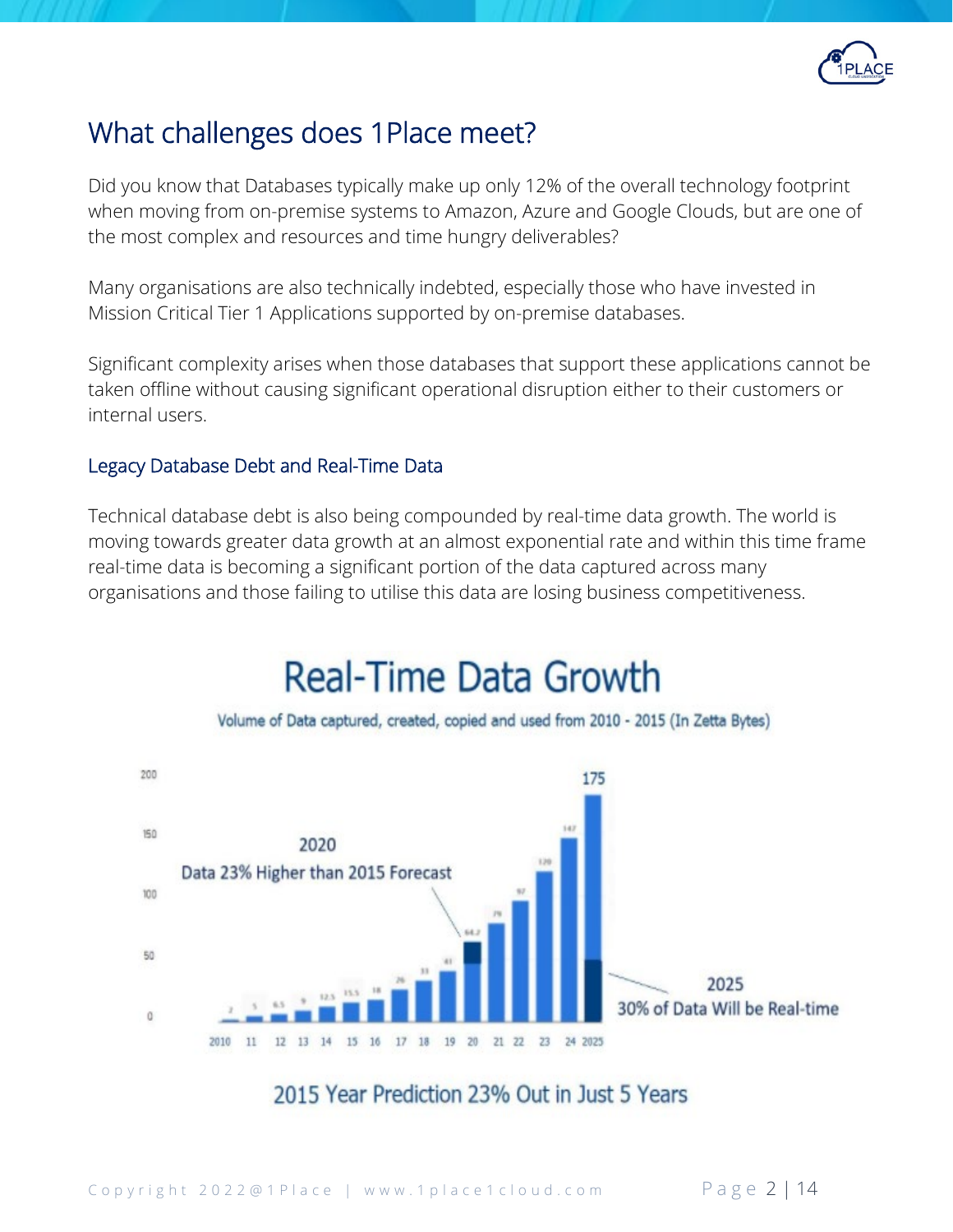

#### So why use 1Place?

Our Cloud Engineering Consultants have identified that organisations need industrial strength Cloud Migration Tools with the ability to migrate large volumes of active and real-time data held within their databases quickly and easily.

Organisations need to be able to manage their private, hybrid and multi-cloud platforms, with realtime data and not be locked into legacy databases.

#### Deliver Database freedom and reduce technical Debt

Organisations should be free to move away from being technically in debt with high-cost, legacy vendor licenses. 1Place enables Databases such as Oracle to convert to PostgreSQL or Hadoop that can be hosted in the cloud and managed as a unified data set at a much lower cost.

This approach includes moving Oracle large volumes of data to the Amazon RedShift data warehouse.

#### How can you achieve No downtime and Real-Time Migrations?

Critical legacy applications that are core to an organisation's operations cannot suffer downtime or afford data loss and moving them needs significant resources, investment, and planning. How can you make this possible with 1Place.

#### **Summary**

Organisations need to migrate larger volumes of data in real-time with zero downtime and move away from technically indebted, legacy databases and applications. There are limited approaches that are cost effective and can deliver within aggressive time frames, whilst keeping resources costs low.

1Place is built for organisations wanting to fully control their database migrations and management easily and cost effectively.

### What is 1Place?

1Place supports Mission Critical Applications and Databases, whether Private, Hybrid and Multi-Cloud Database Architectures. Where data needs to be kept synchronised, managed and monitored in real-time, all of the time 1Place delivers Cloud unification.

To reduce technical debt and manage real-time data 1Place can convert database sources from legacy, high license cost databases such as Oracle, to open source, low-cost databases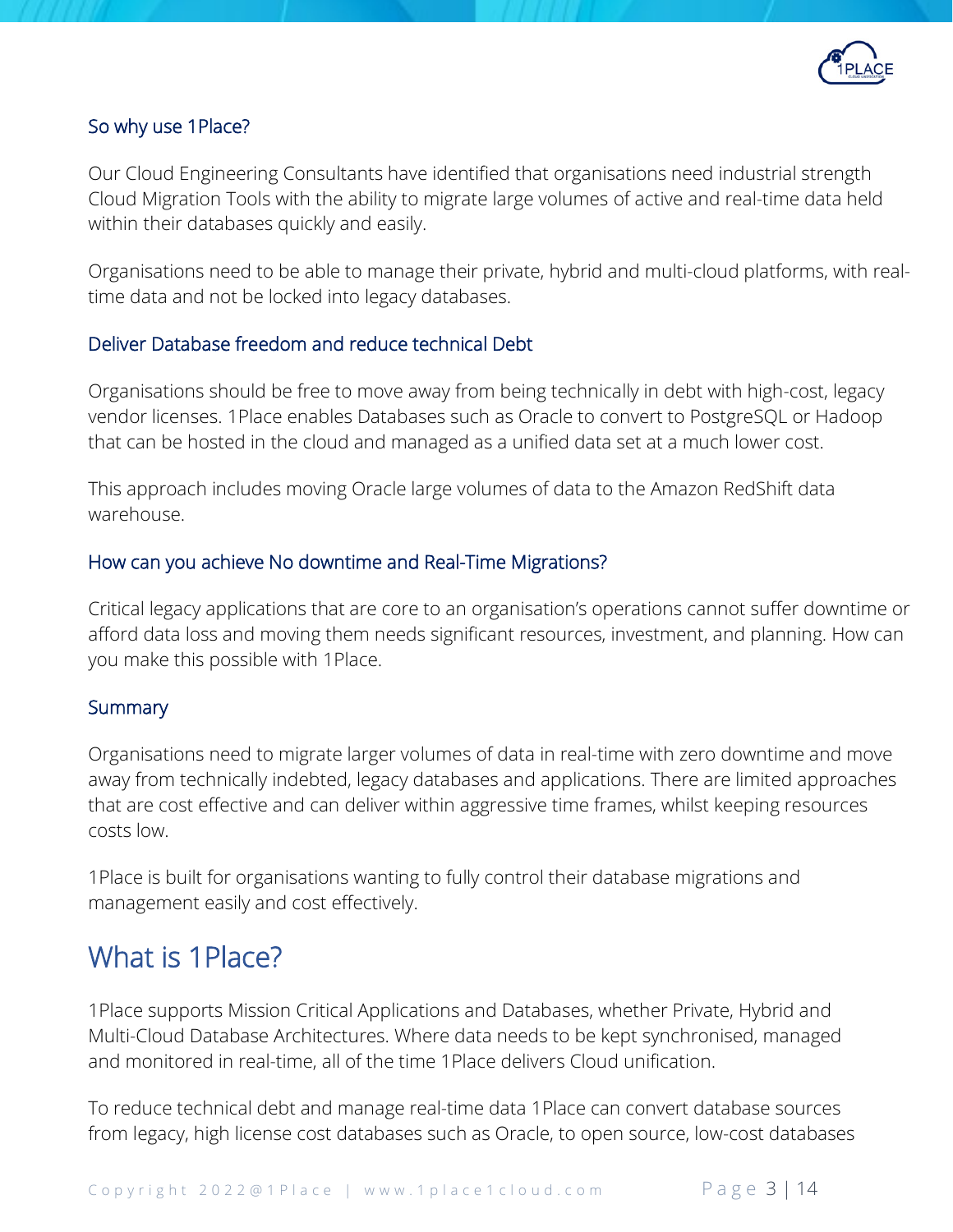

such as PostgreSQL and Hadoop. For large datasets 1Place can migrate to products such as Amazon Redshift.

#### Single View Dashboard

1PLACE empowers organisations to seamlessly manage their Cloud migrations and environments from a single dashboard and Cloud control panel all in real-time.

Rather than requiring expensive Cloud DBA's and Admins to surf between many screens to keep track of migrations and data synchronisation 1Place present all of the required data in a single View with alerts and simplified troubleshooting.

#### Reduced Skills, whilst retaining expertise

1Place removes the level of expertise required to operate high-value, high volume database migrations such as Oracle/MySQL/MS SQL Server/PostgreSQL and automates the installation and troubleshooting functions by up to 50%.

**WHERE** 

kokokokokoko arabiatzailea (

#### Reduce Resources Energy and Risk by 50%

As an example, [1PLACE Migrations are 50% faster,](https://1place1cloud.com/oracle-migrations-to-aws-with-1place/) reduce risk, require much lower technical skills, enable real-time troubleshooting and save significant costs by reducing time to resolve issues and cloud storage costs.

As migrations are performed faster, risk is significantly reduced as the time taken to perform the migration is much lower reducing the time for things to go wrong.

For organisations wanting to reduce their Carbon Footprint and meet their green credential targets 1Place significantly lowers the energy required to migrate large volumes of real-time data.

### How does 1Place meet today's data challenges?

1Place is a comprehensive range of cloud native functionality and tooling that provides Cloud Dba's and Support personnel with enterprise cloud migration and management technology.

1Place combines database migration, with database conversion, cloud migration and cloud management across private, hybrid and multi-cloud environments with proven technology, automation and pre-configured installation scripts and integrations with Cloud monitoring tools such as Amazons Cloud Watch.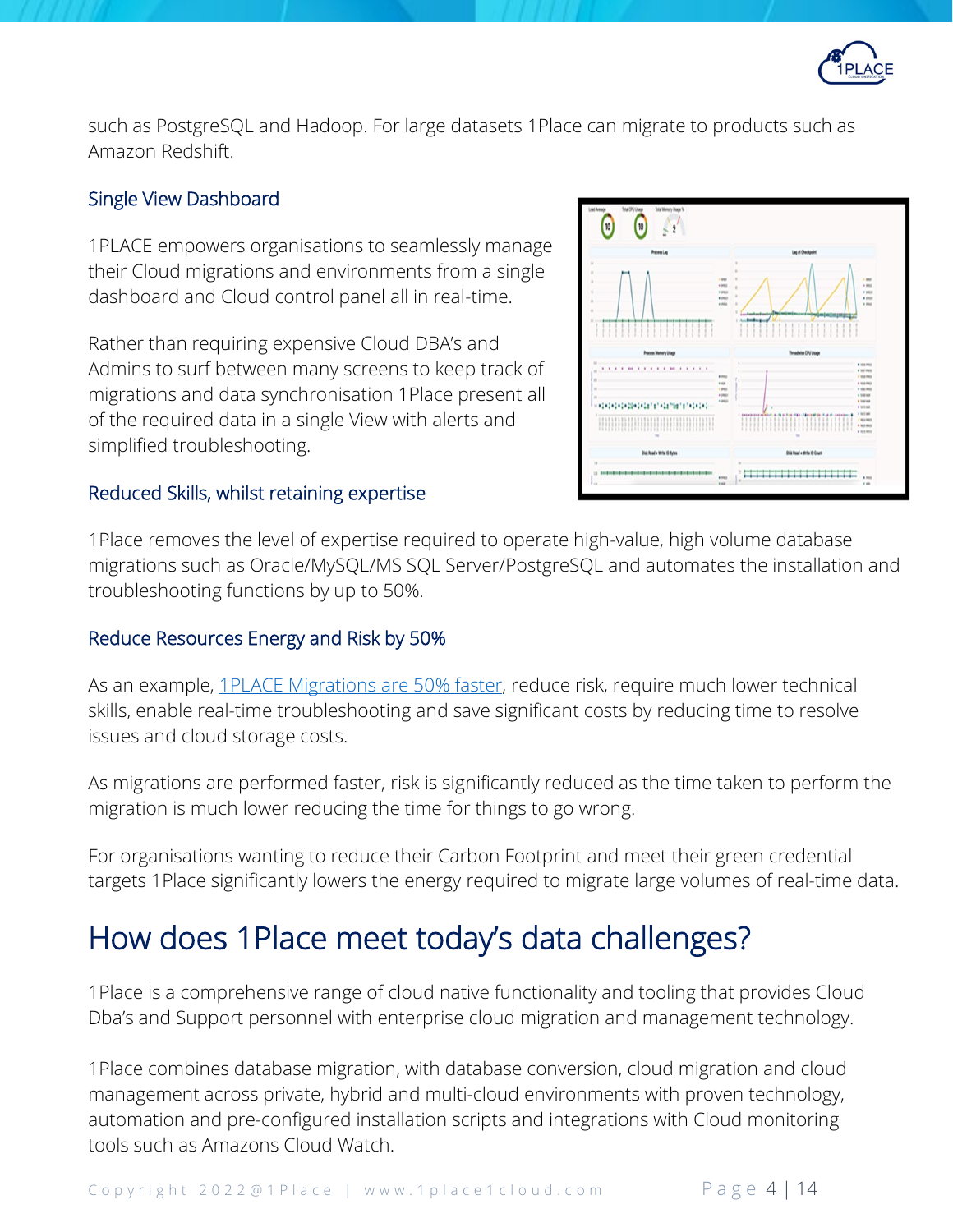

### What Can 1Place do?

#### SQL to No-SQL Conversions in Real-time

1Place supports Oracle to Hadoop and/or Mongo DB data conversions, in real-time allowing large data sets to be converted and managed without the cost overhead and resources required to manage SQL databases such as Oracle.

This includes the ability to take a data set contained with and Enterprise Oracle Database and load the data into Amazon Redshift.

### What is Amazon Redshift?

[Amazon Redshift](https://en.wikipedia.org/wiki/Amazon_Redshift) is Amazon Redshift is a data warehouse product which forms part of the larger cloud-computing platform Amazon Web Services and is built on top of massive parallel processing (MPP) technology and can handle large scale data sets and database migrations.



Redshift differs from Amazon's other hosted database offering, Amazon RDS, in its ability to handle analytic workloads on big data data sets stored by a column-oriented DBMS principle.

In terms of size Redshift allows up to 16 petabytes of data on a cluster compared to Amazon RDS's maximum database size of 16TB which provides you with the size and scale of Redshift and it's capabilities.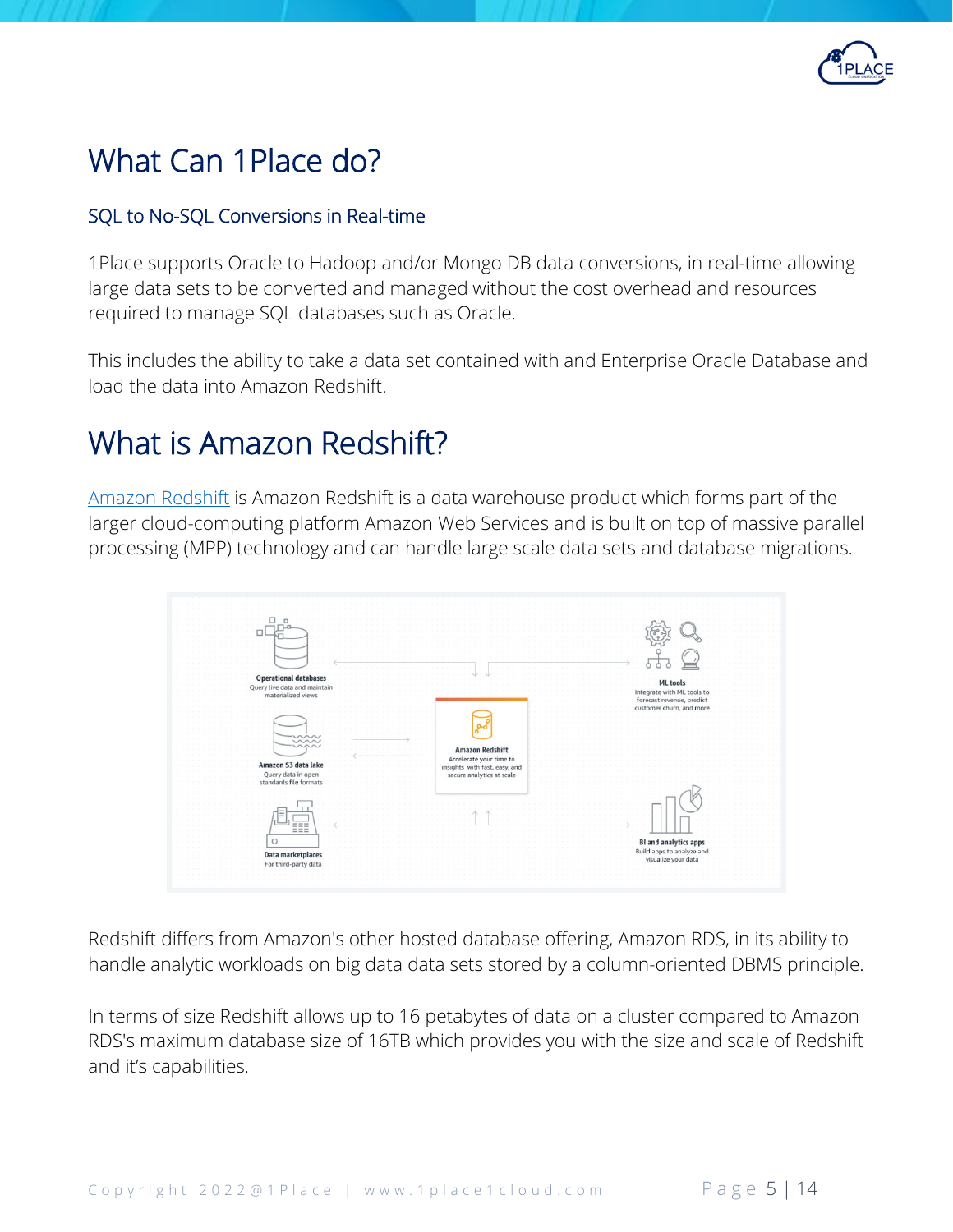

### Oracle to Redshift Migration

#### Introduction

In this example we are performing a data load from an Oracle Pluggable Database residing Onpremises to Amazon Serverless Redshift in AWS Cloud integrated with Oracle GoldenGate.



#### AWS Redshift table creation

By default 1Place Automatically creates the target Redshift tables by identifying the source column datatypes and maps it with Redshift Datatypes. To achieve this the schemas have to be precreated. The following diagram describes the environment details and software versions.

#### Source Environment – On-premises:

- o Oracle 19c PDB
- o Oracle Goldengate 19c for Oracle
- o 1Place Agent running on the Goldengate server

#### Target Environment – AWS:

- o Amazon Serverless Redshift
- o 1Place Agent running on the EC2 server

The target EC2 environment where 1Place for AWS Redshift runs, is created with all its prerequisites using an Automated AWS CloudFormation template available through AWS Market Place.

Please note the EC2 instance is tuned with all the performance kernel parameters needed for Network Packet transfers.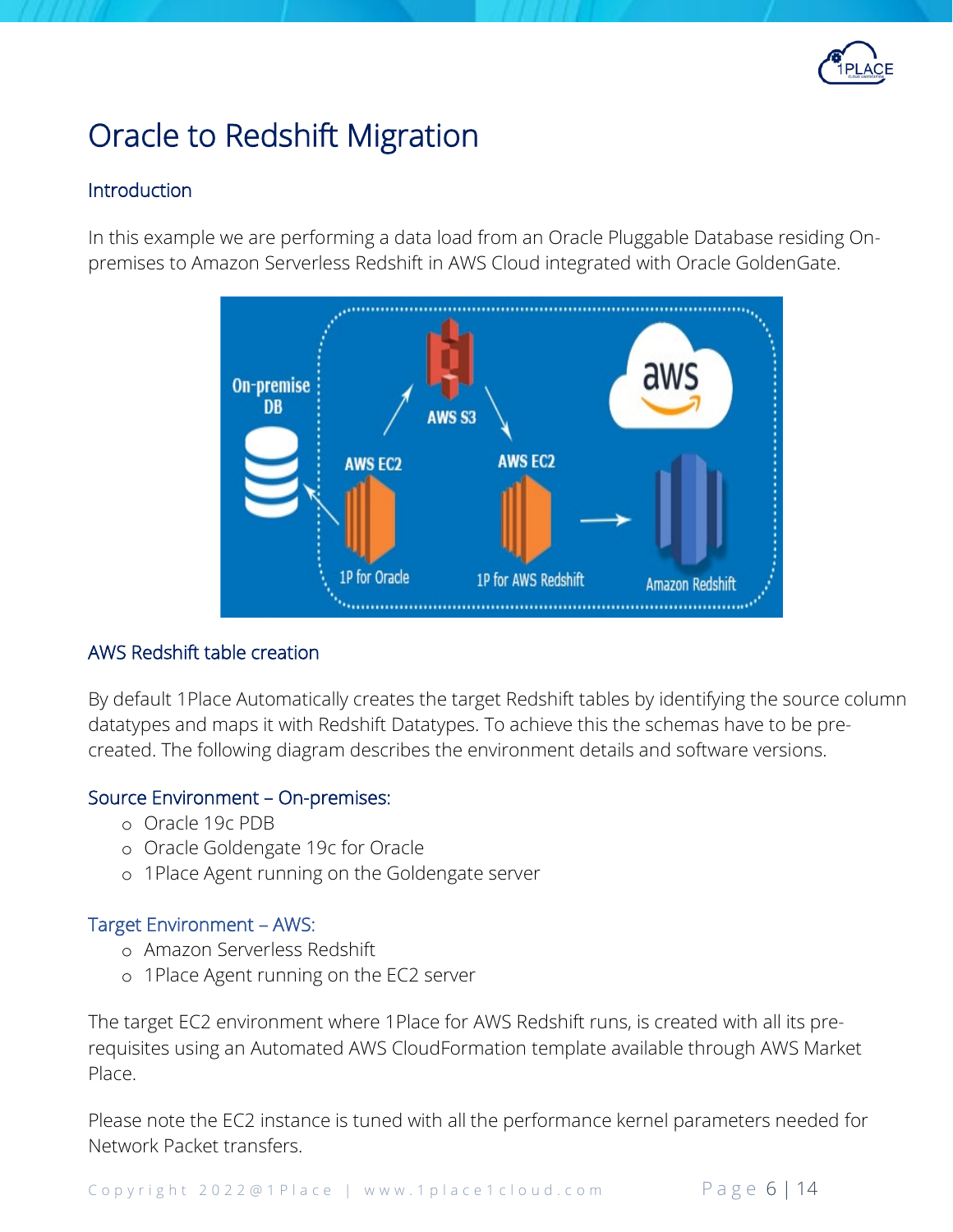

These are 2 different products residing in 2 different Datacenters/Cloud. 1Place unifies the management of these 2 products under single console which makes the management and monitoring of these 2 different environments easy.

#### Step -1 Initial Data load

Let's take an example of doing an initial Data load from Oracle Database to AWS Redshift and see how 1Place makes the entire process easy.

1Place uses individual Deployments to identify individual Oracle Goldengate Homes which are predefined during the 1Place setup. In this case Source Deployment is US-Dallas hosting Oracle Goldengate 19c for Oracle and 1place Agent for Oracle also Target Deployment is US-Alaska hosting 1Place Agent for Redshift.

Now login to the Source Deployment 1Place console using the credentials created during the setup and integrate the Target Deployment using the Remote Deployment option as shown below using the Connections Page.

| Add DB                  | Edit DB                           | Delete DB | <b>Add User</b>              | <b>Edit User</b>                                      | Delete User  |  |
|-------------------------|-----------------------------------|-----------|------------------------------|-------------------------------------------------------|--------------|--|
|                         | <b>Alter Database Credentials</b> |           |                              | <b>Alter OneP User Credentials</b>                    |              |  |
| * Credentialstore Alias |                                   | Required  |                              |                                                       |              |  |
| * Database UserName     |                                   | Required  | * Remote Deployment UserName | admin                                                 |              |  |
| * Password              |                                   | Required  | * Password                   |                                                       |              |  |
| ⊙ * Connect String      | hostname:dbport/dbservice         | Required  | * Remote OneP Protocol       | <b>HTTP</b>                                           | $\mathbf{r}$ |  |
|                         |                                   | Add       | * Remote OneP Host/IP        | <ec2instance ip="" public="" static=""></ec2instance> |              |  |
|                         |                                   |           | * Remote OneP Port           |                                                       |              |  |

Once integrated the 2 products can be unified under a single 1Place console and managed and monitored through AWS Cloud Watch.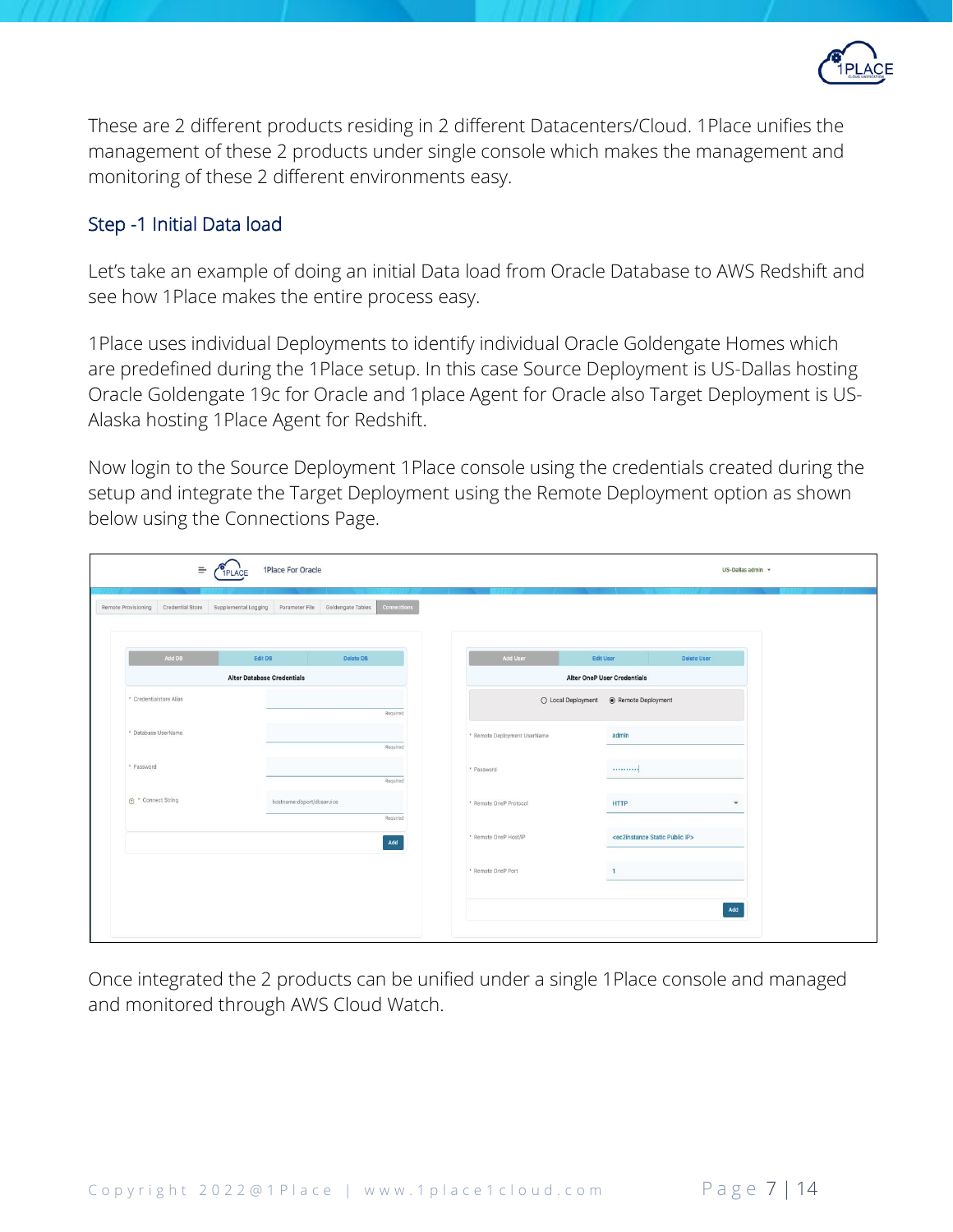

|                             |                                              |           |            |                                                 |             | About<br>Sign Out |
|-----------------------------|----------------------------------------------|-----------|------------|-------------------------------------------------|-------------|-------------------|
| Add DB                      | Edit DB<br><b>Alter Database Credentials</b> | Delete DB | Add User   | Edit User<br><b>Alter OneP User Credentials</b> | Delete User |                   |
|                             |                                              |           |            |                                                 |             |                   |
| * Credentialstore Alias     |                                              | Required  |            |                                                 |             |                   |
| * Database UserName         |                                              |           | * UserName |                                                 |             |                   |
|                             |                                              | Required  |            |                                                 |             | Required          |
| * Password                  |                                              |           | * Password |                                                 |             |                   |
|                             |                                              | Required  |            |                                                 |             | Required          |
| <sup>o</sup> Connect String | hostname:dbport/dbservice                    |           | O * Role   |                                                 |             | $\mathbf{v}$      |
|                             |                                              | Required  |            |                                                 |             |                   |
|                             |                                              | Add       |            |                                                 |             | Add               |
|                             |                                              |           |            |                                                 |             |                   |
|                             |                                              |           |            |                                                 |             |                   |

Step 2 - Go to the Deployment Name on the top right corner and click on Switch Deployment.

Step 3 - From the drop down choose US-Alaska which is the target Deployment.

| Add DB                      | Edit DB                           | Delete DB                | Add User                           | <b>Edit User</b>          | Delete User                   |  |  |
|-----------------------------|-----------------------------------|--------------------------|------------------------------------|---------------------------|-------------------------------|--|--|
|                             | <b>Alter Database Credentials</b> |                          | <b>Alter OneP User Credentials</b> |                           |                               |  |  |
| * Credentialstore Alias     |                                   |                          | © Local Deployment                 | ○ Remote Deployment       |                               |  |  |
| * Database UserName         |                                   | <b>Remote Deployment</b> |                                    | $\boldsymbol{\mathsf{X}}$ |                               |  |  |
|                             |                                   | Choose Deployment Name   |                                    | $\boldsymbol{\mathrm{v}}$ | Required                      |  |  |
| * Password                  |                                   |                          |                                    |                           |                               |  |  |
|                             |                                   | US-Dallas                |                                    |                           | Required                      |  |  |
| <sup>*</sup> Connect String | hostname:dbport/dbservice         | US-Austin                |                                    |                           | $\mathbf{v}$                  |  |  |
|                             |                                   | US-Ohio                  |                                    |                           |                               |  |  |
|                             |                                   | US-NewYork               |                                    |                           | $\operatorname{\mathsf{Add}}$ |  |  |
|                             |                                   | US-Alaska                |                                    |                           |                               |  |  |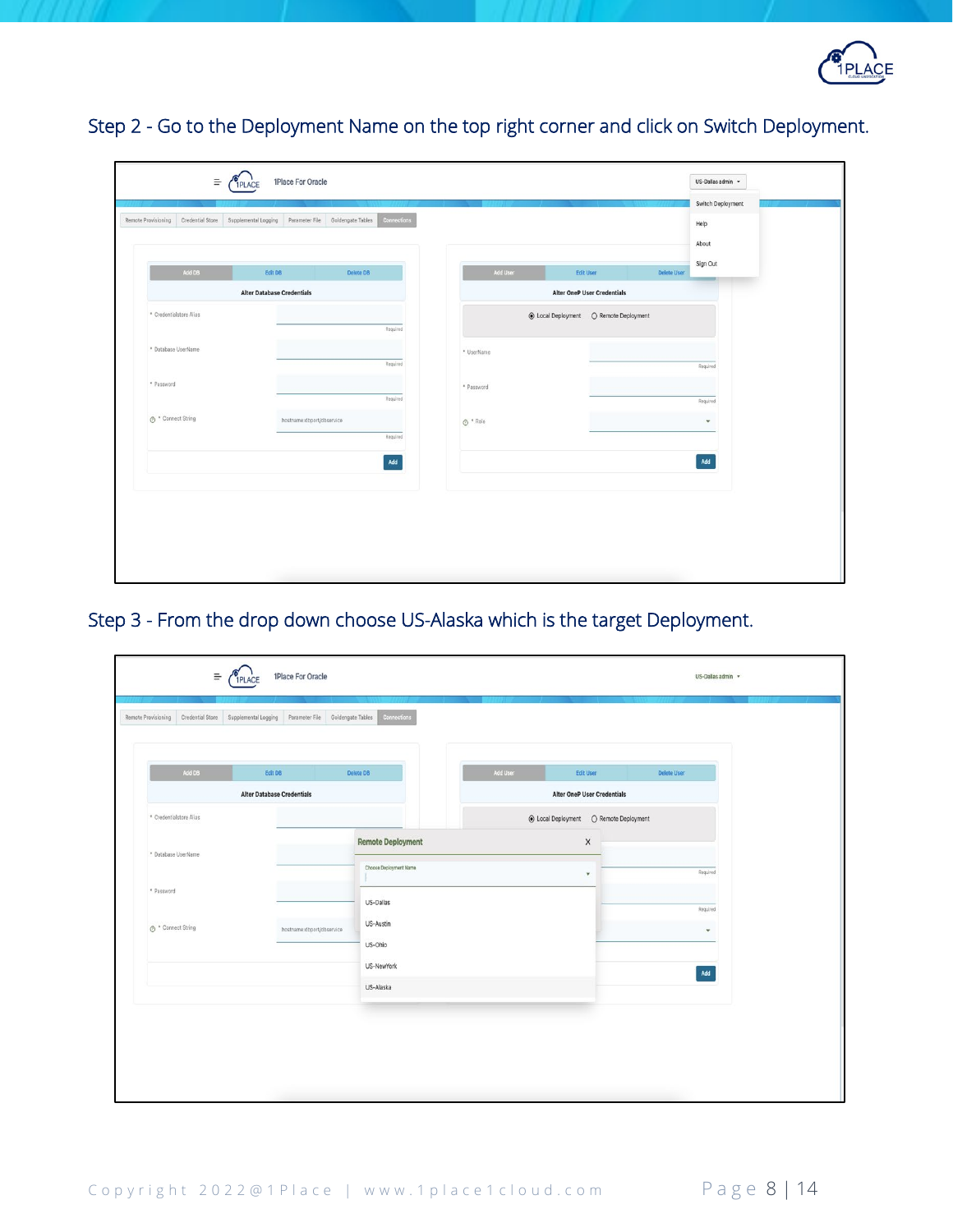

Step-4 Switch the Deployment to US-Alaska.

| Add DB                      | Edit DB                           | Delete DB                           | Add User                           | <b>Edit User</b>                          | Delete User  |  |  |
|-----------------------------|-----------------------------------|-------------------------------------|------------------------------------|-------------------------------------------|--------------|--|--|
|                             | <b>Alter Database Credentials</b> |                                     | <b>Alter OneP User Credentials</b> |                                           |              |  |  |
| * Credentialstore Alias     |                                   |                                     |                                    | © Local Deployment<br>O Remote Deployment |              |  |  |
| * Database UserName         |                                   | <b>Remote Deployment</b>            |                                    | $\boldsymbol{\mathsf{x}}$                 |              |  |  |
|                             |                                   | Choose Deployment Name<br>US-Alaska |                                    | $\mathbf{v}$                              | Required     |  |  |
| * Password                  |                                   |                                     |                                    |                                           |              |  |  |
|                             |                                   |                                     |                                    | <b>Switch Deployment</b>                  | Required     |  |  |
| <sup>+</sup> Connect String | hostname:dbport/dbservice         |                                     | $V = 1$                            |                                           | $\mathbf{v}$ |  |  |
|                             |                                   | Required                            |                                    |                                           |              |  |  |
|                             |                                   | Add                                 |                                    |                                           | Add          |  |  |

Step – 5 Once the deployment is switched to US-Alaska click on the connections tab and add the Redshift Database credential Alias as shown below.

| <b>Add Credentials</b>  | <b>Edit Credentials</b><br>Delete Credentials<br><b>Add Database Credentials</b> | Add User                  | Delete User<br><b>Edit User</b><br><b>Alter OneP User Credentials</b> |  |
|-------------------------|----------------------------------------------------------------------------------|---------------------------|-----------------------------------------------------------------------|--|
| * Credentialstore Alias | Redshift                                                                         | <b>O</b> Local Deployment | O Remote Deployment                                                   |  |
| * Database UserName     | admin                                                                            | * UserName                |                                                                       |  |
| * Password              |                                                                                  | * Password                | Required                                                              |  |
| * Redshift Endpoint Url | hostname:dbport/dbname<br>.redshift-serverless.amazonaws.com:5439/dev            | O * Role                  | Required<br>$\checkmark$                                              |  |
|                         | Required<br>Add                                                                  |                           | Add                                                                   |  |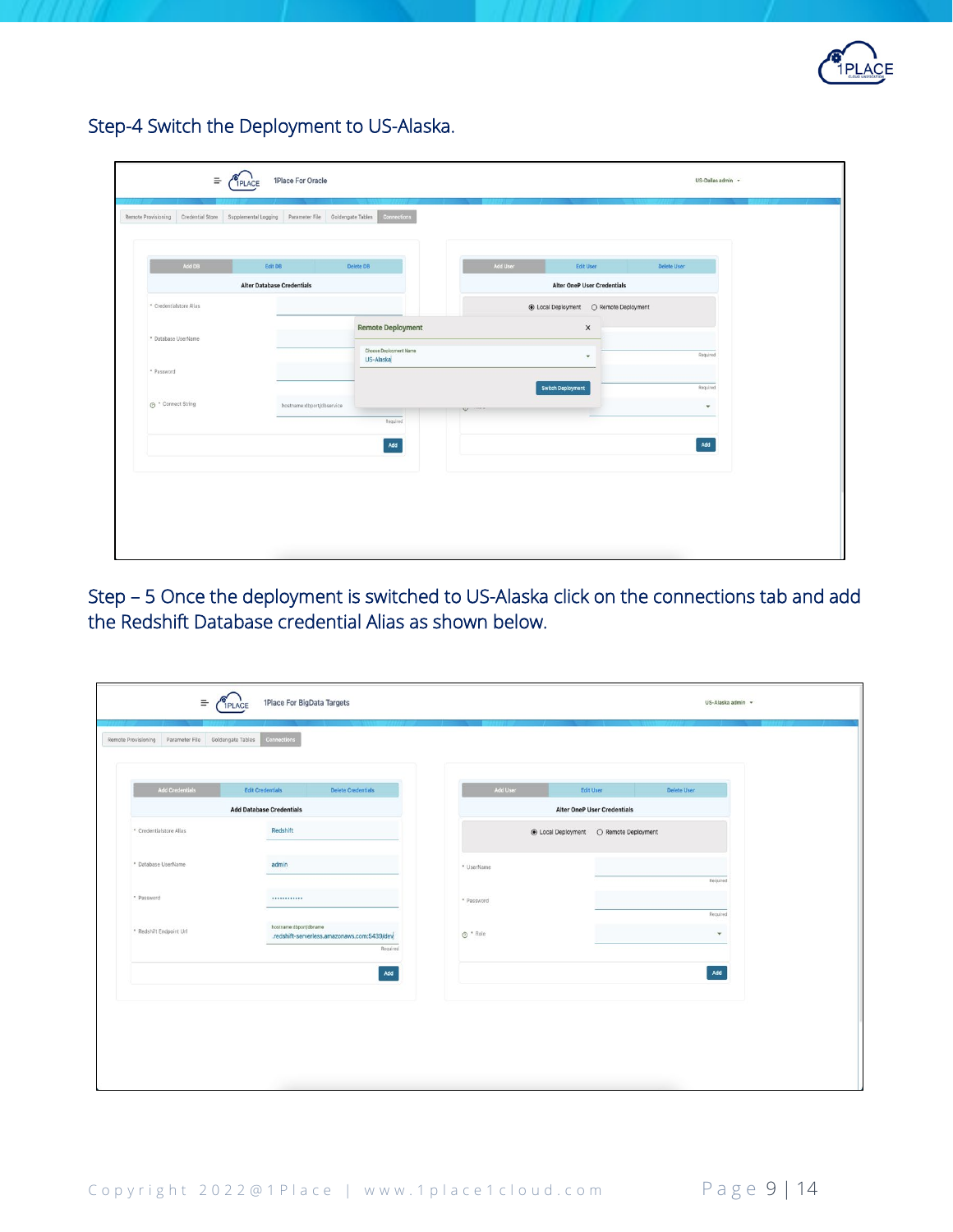

|                                    | $\equiv$<br>1Place For Oracle<br><b>TPLACE</b>               | US-Dallas admin v                                                                                                                                                                   |
|------------------------------------|--------------------------------------------------------------|-------------------------------------------------------------------------------------------------------------------------------------------------------------------------------------|
| Navigation List                    |                                                              | <b>Initial Load</b>                                                                                                                                                                 |
| <b>2</b> Dashboard                 |                                                              |                                                                                                                                                                                     |
| X Dataflow                         | $\leftarrow$ Back                                            | 0                                                                                                                                                                                   |
| $\n  F Manage$                     |                                                              | <b>DataSource</b>                                                                                                                                                                   |
| Monitor                            | DataSource                                                   |                                                                                                                                                                                     |
| <b><i>/ Designer</i></b>           |                                                              |                                                                                                                                                                                     |
| A Hetrogeneous Initial Load        | <b>Source Deployment</b>                                     | <b>Source Database Details</b><br><b>Target Deployment</b>                                                                                                                          |
| R Hetro Initial Load Monitor       | Choose Deployment Name<br>$\mathbf v$                        | DB ti PDB ti Platform ti Host ti Version ti DB ti DB ti Current ti CDB ti<br>Name ti Name ti Platform ti Host ti Version ti <u>Edition</u> ti DB ti SCN<br>Choose Target Deployment |
| A Homogeneous Initial Load         | Required                                                     | No data to display.                                                                                                                                                                 |
| <b>B</b> Homo Initial Load Monitor | Credential Domain *                                          | Credential Domain<br>Analyze Selected Schemas                                                                                                                                       |
| <b>Ill</b> Analyze Trails          | ×<br>Required                                                | <b>Target Database Details</b>                                                                                                                                                      |
| $Q_6^6$ Setup                      | Credential Alias *                                           | DB<br>Name<br>11 PDB 11 Platform 11 Host 11 Version 11 DB 11 DB 11 Criment 11 CDB 11<br>Credential Alias *                                                                          |
| Q Troubleshoot                     | Choose CDB(in CDB Mode)<br>$\overline{\mathbf{v}}$           | No data to display.<br>Choose PDB(in CDB Mode)                                                                                                                                      |
| <b>B</b> LogFile                   | Required                                                     |                                                                                                                                                                                     |
|                                    | Load Options<br>Gather Metadata<br>$\mathbb{D}$<br>Auto Load | Apply Metadata                                                                                                                                                                      |
|                                    | O Manual Load                                                |                                                                                                                                                                                     |
|                                    |                                                              | Checkpoint Table                                                                                                                                                                    |
|                                    | Load Name                                                    | Defer Start                                                                                                                                                                         |
| localhost:8000/?ojr=initial#       |                                                              | ு                                                                                                                                                                                   |

#### Step 6 - Now go to the Heterogeneous Initial Load menu option.

#### Step 7 - In the Source Deployment do the below in the sequence order (Screenshot below)

- 1. Select the deployment as US-Dallas which Hosts the Oracle Goldengate for Oracle.
- 2. Select the Oracle Database Credential Alias from the 1Place console which is precreated through the Credential store Page in 1Place. In this case since it is a Multitenant database, please choose the CDB alias.
- 3. Select the Pluggable database name from which you do the initial load.
- 4. Select the Schemas which are part of the initial load from the PDB.
- 5. Provide a Load Name and click on Analyze Schema button.
- 6. By Analyzing the tables, it will prepare the metadata of the tables which are part of the selected schema which will be used to create the tables on the Target Redshift Database. Please Note the datatype mapping is automatically done by 1Place Agent.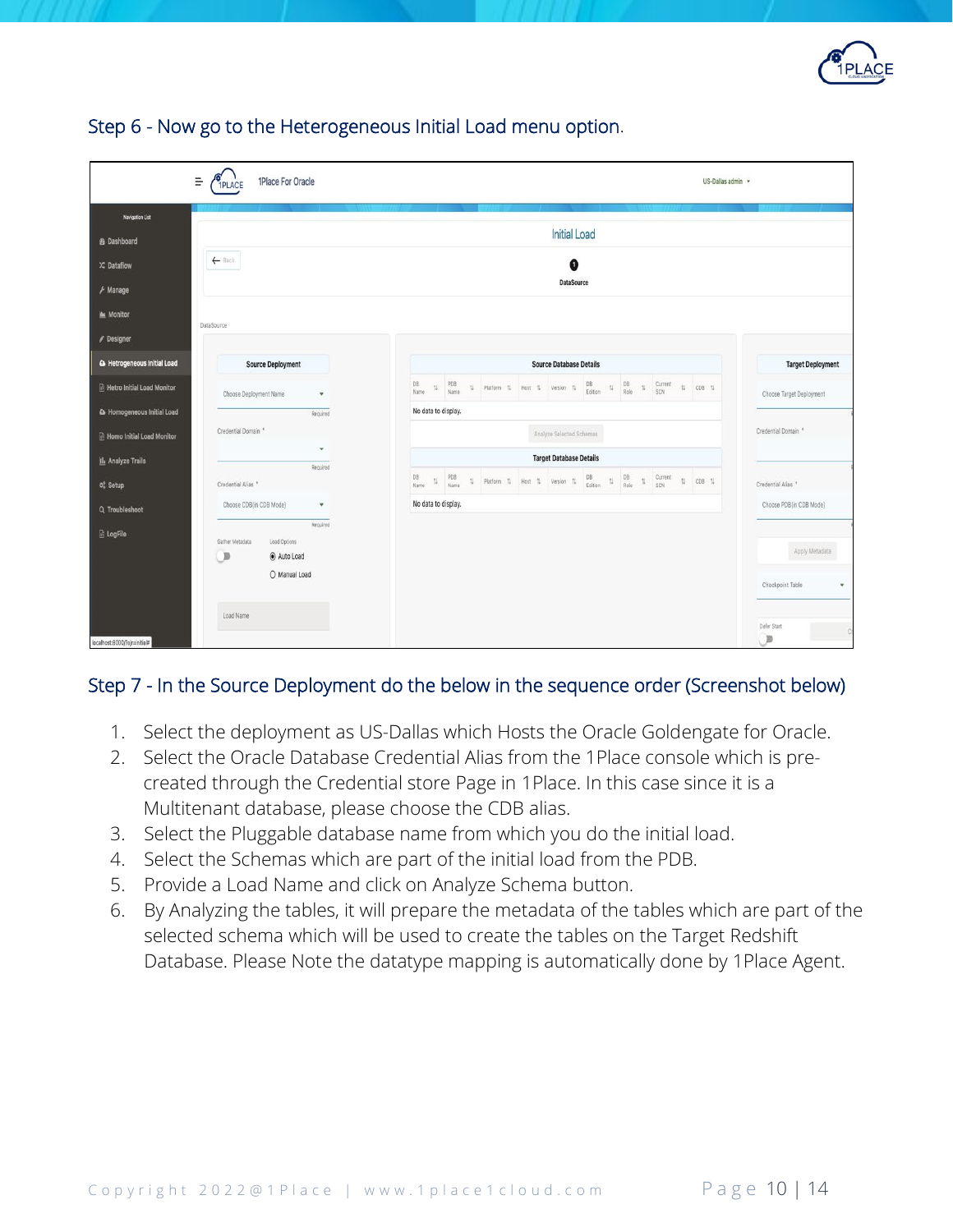

#### Initial Load Screen

| $\leftarrow$ link                                                                 |          |                        |                              | 0                                                                                                                                                                                                                                                                                                                     |                                                                                                                                    |                                   | $1 - 1$ |
|-----------------------------------------------------------------------------------|----------|------------------------|------------------------------|-----------------------------------------------------------------------------------------------------------------------------------------------------------------------------------------------------------------------------------------------------------------------------------------------------------------------|------------------------------------------------------------------------------------------------------------------------------------|-----------------------------------|---------|
|                                                                                   |          |                        |                              | SataSource                                                                                                                                                                                                                                                                                                            |                                                                                                                                    |                                   |         |
| Galabayse                                                                         |          |                        |                              |                                                                                                                                                                                                                                                                                                                       |                                                                                                                                    |                                   |         |
|                                                                                   |          |                        |                              |                                                                                                                                                                                                                                                                                                                       |                                                                                                                                    |                                   |         |
| <b>Seaton Deployment</b><br>Drona Designant Garre                                 |          |                        | $\frac{100}{1000}$           | Source Database Details<br>$\frac{P(0)}{P_{\text{max}}} \quad \text{Si} \quad \text{Puler:} \quad \text{Si} \qquad \text{rise:} \quad \text{S}.$                                                                                                                                                                      | $\frac{D\theta}{\theta m} = \frac{\pi}{2} - \frac{Pm\, \text{mod}}{4 \pi m} = \frac{\pi}{2}$<br>$\frac{10}{100}$ t<br>Version (S.) | <b>Target Deployment</b>          |         |
| US-Dalux                                                                          | ٠        |                        |                              | DECLORE PORTSERO Linux (66-68-68) echappid@0.00%.net 19.0.0.0.0                                                                                                                                                                                                                                                       | Enterprise PROMARY BR236DB3                                                                                                        | Choose Target Deployment<br>٠     |         |
| Orelandal Domain                                                                  |          |                        | ORDLODG PORT                 | Linux di6 64-bit echospos350.ddm.net 19.0.0.0.0                                                                                                                                                                                                                                                                       | Enterprise PRIMARY 88236083                                                                                                        | Crainvilla Grando, 1              |         |
| OnFrenhe                                                                          |          |                        | ORCLCOB POB2                 | Linux 656 64-bit echnopos350.com.net 19.0.0.0.0 Enterprise PRIMARY 88236683                                                                                                                                                                                                                                           |                                                                                                                                    | ٠<br>Patieting                    |         |
| Delettat Mac *                                                                    |          |                        |                              | Andyte Selected Schones                                                                                                                                                                                                                                                                                               |                                                                                                                                    | Orderstalking *                   |         |
| Drawer CSRA CDR Midel<br>000-008                                                  | ٠        |                        | Choose PDB In COR Model<br>٠ |                                                                                                                                                                                                                                                                                                                       |                                                                                                                                    |                                   |         |
| Cheras FOB history                                                                |          |                        |                              | $\frac{19}{10000} - 5 - \frac{198}{1000} - 5 - 98888 - 5 - 888 - 5 - 10888 - 5 - \frac{19}{1000} - 5 - \frac{19}{100} - 5 - \frac{19888}{100} - 5 - \frac{19888}{100} - 5 - \frac{19888}{100} - 5 - \frac{19888}{100} - 5 - \frac{19888}{100} - 5 - \frac{19888}{100} - 5 - \frac{19888}{100} - 5 - \frac{19888}{100$ |                                                                                                                                    | <b>Faracired</b>                  |         |
| PDBY                                                                              | ×        |                        | No date to display.          |                                                                                                                                                                                                                                                                                                                       |                                                                                                                                    | Araly Metabolis                   |         |
| <b>Draine Balleria Harry</b>                                                      |          |                        |                              |                                                                                                                                                                                                                                                                                                                       |                                                                                                                                    | Checkpoint Table                  |         |
| GSMDBA K                                                                          |          |                        |                              |                                                                                                                                                                                                                                                                                                                       |                                                                                                                                    | Delle Start                       |         |
|                                                                                   |          |                        |                              |                                                                                                                                                                                                                                                                                                                       |                                                                                                                                    | <b>District</b><br>$\overline{p}$ |         |
| <b>8 Ads Ltd</b><br>C Manual Load                                                 |          |                        |                              |                                                                                                                                                                                                                                                                                                                       |                                                                                                                                    |                                   |         |
| Lout Name<br>AIris.                                                               |          |                        |                              |                                                                                                                                                                                                                                                                                                                       |                                                                                                                                    |                                   |         |
|                                                                                   |          |                        |                              |                                                                                                                                                                                                                                                                                                                       |                                                                                                                                    |                                   |         |
|                                                                                   |          |                        |                              | lables to exclude from initial Load                                                                                                                                                                                                                                                                                   | Tables qualify for spilt.                                                                                                          |                                   |         |
| [] Iclana latin hans []                                                           |          | hallon 1   Jangclin/Wi | Andors First 1               |                                                                                                                                                                                                                                                                                                                       | GENDBAGWR_FINANCE_TXN                                                                                                              |                                   |         |
| C GSMDBAGWR_TRAVISACTION 122828373                                                |          | 12391                  | 09-AUG-21                    |                                                                                                                                                                                                                                                                                                                       | GENOBAGINK_HR_TXN                                                                                                                  |                                   |         |
| C GSMDBA.DWR_FINANCE_TXIN 77000000                                                |          | 6348                   | 09-AUG-21                    |                                                                                                                                                                                                                                                                                                                       | GENOBA GIVE TRANSACTION                                                                                                            |                                   |         |
| C GWDBADWRJRJW                                                                    | 23649031 | 1554                   | 09-AUG-21                    |                                                                                                                                                                                                                                                                                                                       |                                                                                                                                    |                                   |         |
| COMDEA POS_WON<br>0                                                               | 688000   | 73                     | 09-AU0-21                    |                                                                                                                                                                                                                                                                                                                       |                                                                                                                                    |                                   |         |
| O.<br>GSMDBA.ASSD                                                                 | 1.       | o                      | 19-AUG-71                    |                                                                                                                                                                                                                                                                                                                       |                                                                                                                                    |                                   |         |
| C OSMOBADWA PIC, DATA                                                             | 0        | 0                      | 09-AUG-21                    |                                                                                                                                                                                                                                                                                                                       |                                                                                                                                    |                                   |         |
| Select the tables to exclude from Initali Load<br>0.<br>GSMDBAJODATITY_TEST_TAB 2 |          | Ü.                     | 09-AUG-21                    |                                                                                                                                                                                                                                                                                                                       |                                                                                                                                    |                                   |         |
| D COMOBILIANAJUTEST                                                               | Ŭ.       | D.                     | 09-AUG-21                    |                                                                                                                                                                                                                                                                                                                       |                                                                                                                                    |                                   |         |
| D GSMDBATE                                                                        | Ù.       | b                      | 10-NOV-21                    |                                                                                                                                                                                                                                                                                                                       |                                                                                                                                    |                                   |         |
| D GSMDBATEST                                                                      | b.       | D.                     | 05-N0V-21                    |                                                                                                                                                                                                                                                                                                                       |                                                                                                                                    |                                   |         |

In the above screen you can exclude any objects that don't need to be a part of the initial Load.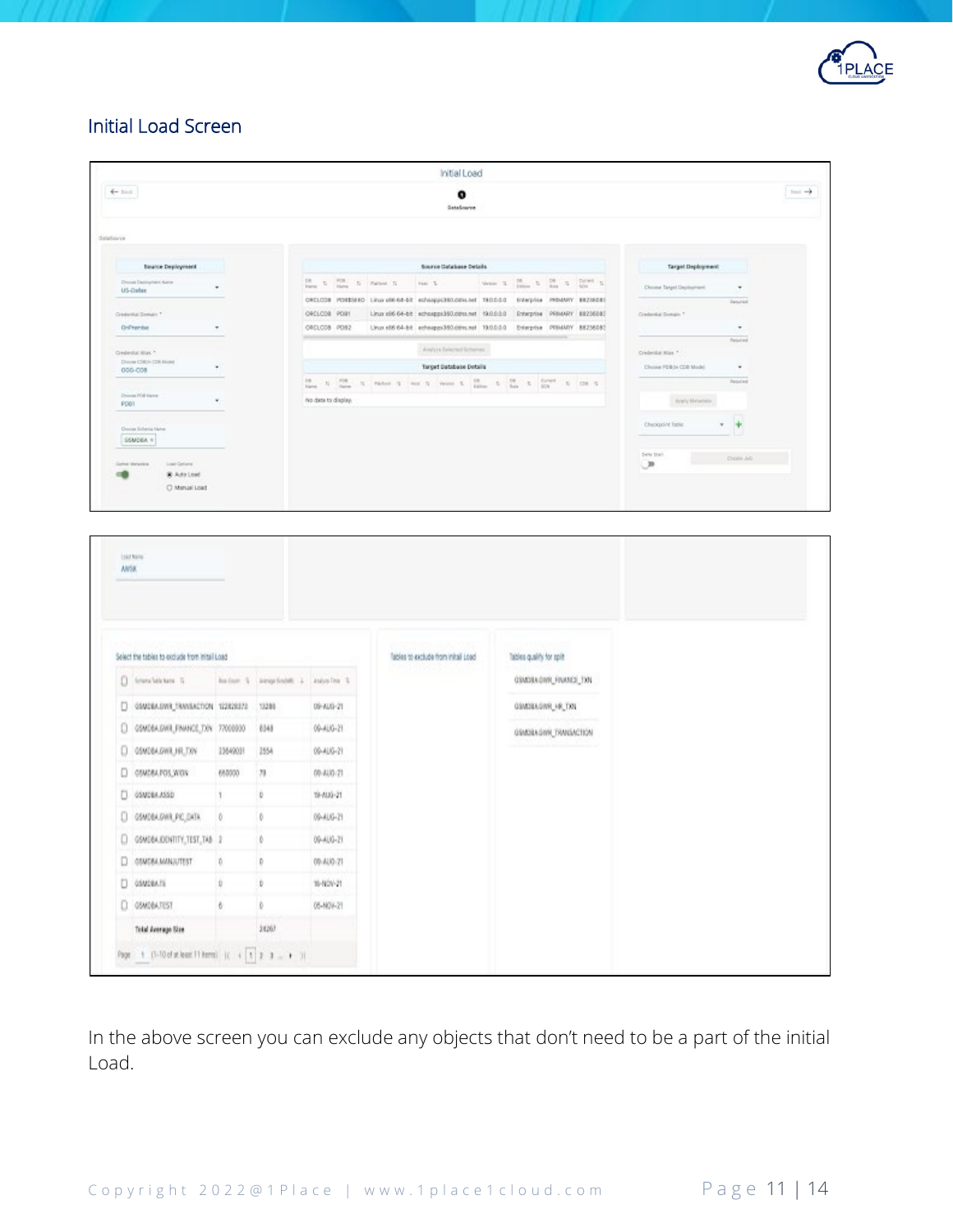

Step 8 - In the target Deployment choose the Target deployment as US-Alaska which Hosts the 1Place Agent for Amazon Redshift. And choose the Big Data target as Amazon Redshift from the dropdown list.

|                                                        |                          |              |  |                                         | <b>Initial Load</b>                                                                                                    |            |                                                                                                                                                                                                                                                                                                                                                                                          |  |                  |                                            |
|--------------------------------------------------------|--------------------------|--------------|--|-----------------------------------------|------------------------------------------------------------------------------------------------------------------------|------------|------------------------------------------------------------------------------------------------------------------------------------------------------------------------------------------------------------------------------------------------------------------------------------------------------------------------------------------------------------------------------------------|--|------------------|--------------------------------------------|
| $\leftarrow$ Back<br>0<br><b>DataSource</b>            |                          |              |  |                                         |                                                                                                                        |            |                                                                                                                                                                                                                                                                                                                                                                                          |  |                  |                                            |
| DataSource                                             |                          |              |  |                                         |                                                                                                                        |            |                                                                                                                                                                                                                                                                                                                                                                                          |  |                  |                                            |
| <b>Source Deployment</b>                               |                          |              |  |                                         | <b>Source Database Details</b>                                                                                         |            |                                                                                                                                                                                                                                                                                                                                                                                          |  |                  | <b>Target Deployment</b>                   |
| Choose Deployment Name<br>US-Dallas                    | ٠                        | DB<br>Name   |  | $11$ $^{PDB}_{Name}$ $12$ Platform $12$ | Host 11                                                                                                                | Version 11 | $\begin{tabular}{ c c c c c c c c } \hline \rule{0pt}{2.5ex} B & & \rule{0pt}{2.5ex} B & \rule{0pt}{2.5ex} B & \rule{0pt}{2.5ex} Current & \rule{0pt}{2.5ex} B & \rule{0pt}{2.5ex} Curent & \rule{0pt}{2.5ex} B & \rule{0pt}{2.5ex} D & \rule{0pt}{2.5ex} D & \rule{0pt}{2.5ex} D & \rule{0pt}{2.5ex} D & \rule{0pt}{2.5ex} D & \rule{0pt}{2.5ex} D & \rule{0pt}{2.5ex} D & \rule{0pt}{$ |  |                  | Choose Target Deployment<br>٠<br>US-Alaska |
| Credential Domain                                      |                          | ORCLCDB PDB1 |  |                                         | ORCLCDB PDB\$SEED Linux x86 64-bit echoapps360.ddns.net 19.0.0.0.0<br>Linux x86 64-bit echoapps360.ddns.net 19.0.0.0.0 |            | Enterprise PRIMARY 96204505<br>Enterprise                                                                                                                                                                                                                                                                                                                                                |  | PRIMARY 96204505 | <b>BigData Targets</b>                     |
| OnPremise                                              |                          | ORCLCDB PDB2 |  |                                         | Linux x86 64-bit echoapps360.ddns.net 19.0.0.0.0                                                                       |            | Enterprise PRIMARY 96204505                                                                                                                                                                                                                                                                                                                                                              |  |                  | Amazon Kinesis                             |
| Credential Alias<br>Choose CDB(in CDB Mode)<br>OGG-CDB | $\overline{\phantom{a}}$ |              |  |                                         | <b>Analyze Selected Schemas</b>                                                                                        |            |                                                                                                                                                                                                                                                                                                                                                                                          |  |                  | ate Job<br>Amazon Redshift                 |
| Choose PDB Name<br>PDB1                                | ٠                        |              |  |                                         |                                                                                                                        |            |                                                                                                                                                                                                                                                                                                                                                                                          |  |                  | Amazon S3<br>Apache Cassandra              |
| Choose Schema Name<br>V500 ×<br>GSMDBA ×               |                          |              |  |                                         |                                                                                                                        |            |                                                                                                                                                                                                                                                                                                                                                                                          |  |                  | Apache Kafka<br>Apache Hadoop              |
| Load Options<br>Gather Metadata<br>Auto Load           |                          |              |  |                                         |                                                                                                                        |            |                                                                                                                                                                                                                                                                                                                                                                                          |  |                  | Azure Data Lake Storage<br>Azure Event Hub |
| O Manual Load                                          |                          |              |  |                                         |                                                                                                                        |            |                                                                                                                                                                                                                                                                                                                                                                                          |  |                  | Azure Synapse Analytics                    |
| Load Name<br>ZAQQ                                      |                          |              |  |                                         |                                                                                                                        |            |                                                                                                                                                                                                                                                                                                                                                                                          |  |                  |                                            |

Step 9 - Click on the Add Button and it will pop up the parameters needed for transferring the extracted data in compressed format to the S3. Choose the AWS Region of the S3 bucket and Amazon Redshift. It is mandatory to have the S3 Bucket in the same region as of the Amazon Redshift. For S3 authentication and Redshift authentication need to provide the AWS Secret Key ID and AWS Secret Access Key.

|                                                               |                          |                            |                                                                    | <b>Initial Load</b> |                          |                   | Next >                                          |  |  |  |
|---------------------------------------------------------------|--------------------------|----------------------------|--------------------------------------------------------------------|---------------------|--------------------------|-------------------|-------------------------------------------------|--|--|--|
| $\leftarrow$ Back<br>$\bullet$<br>DataSource                  |                          |                            |                                                                    |                     |                          |                   |                                                 |  |  |  |
| DataSource                                                    |                          |                            | <b>Amazon Redshift Event Handler Parameters</b>                    |                     | $\times$                 |                   |                                                 |  |  |  |
| <b>Source Deployment</b>                                      |                          |                            | Choose AWS Region                                                  |                     |                          |                   | <b>Target Deployment</b>                        |  |  |  |
| Choose Deployment Name<br>US-Dallas                           | $\sim$                   | DB<br>Name                 | $\mathbf{v}$<br>US East (Ohio)                                     | Redshift Alias      | $\mathbf{v}$<br>Required | $11$              | Choose Target Deployment<br>$\sim$<br>US-Alaska |  |  |  |
| Credential Domain<br>OnPremise                                |                          | ORCLCD<br>ORCLCI<br>ORCLCD | US East (Ohio)<br>US East (N. Virginia)<br>US West (N. California) | Apply Parallelism   | $\mathbf{w}$<br>Required | 505<br>50E<br>505 | BigData Targets<br>Amazon Redshift              |  |  |  |
| Credential Alias<br>Choose CDB(in CDB Mode)<br>OGG-CDB        | $\overline{\phantom{a}}$ |                            | US West (Oregon)<br>Africa (Cape Town)                             |                     |                          |                   | Apply Metadata<br>Create Job                    |  |  |  |
| Choose PDB Name<br>PDB1                                       | $\overline{\phantom{a}}$ |                            | Asia Pacific (Hong Kong)<br>Asia Pacific (Mumbai)                  |                     |                          |                   |                                                 |  |  |  |
| Choose Schema Name<br>GSMDBA × V500 ×                         |                          |                            | Asia Pacific (Osaka)<br>Asia Pacific (Seoul)                       |                     | OK                       |                   |                                                 |  |  |  |
| Load Options<br>Gather Metadata<br>Auto Load<br>O Manual Load |                          |                            |                                                                    |                     |                          |                   |                                                 |  |  |  |
| Load Name<br>ZAQQ                                             |                          |                            |                                                                    |                     |                          |                   |                                                 |  |  |  |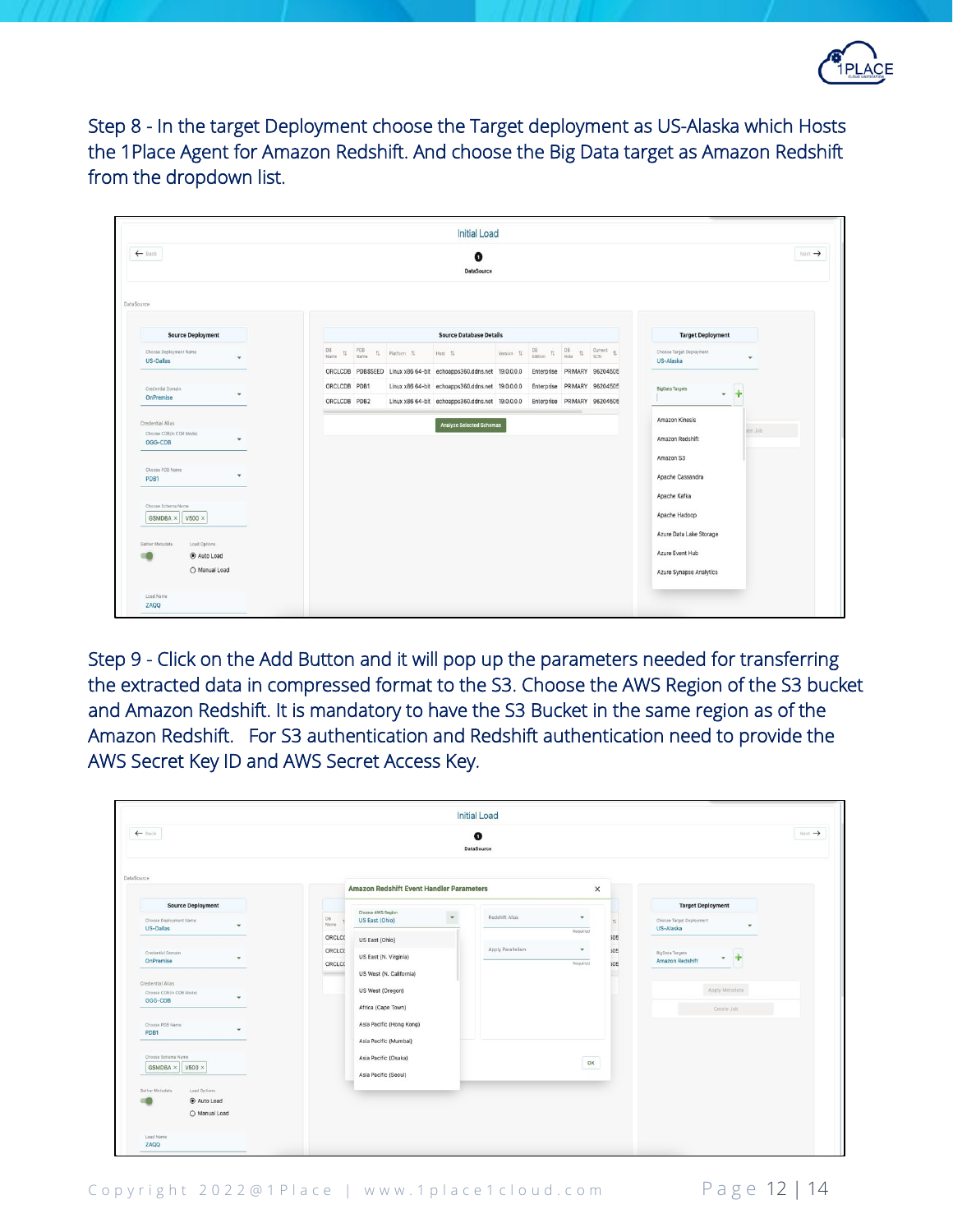

Step 10 - Provide the Redshift alias which was created earlier in this document. Choose the parallelism based on the number of CPU core's available on the EC2 instance hosting the 1Place for AWS Redshift.

|                                                               |                            |                                                         | <b>Initial Load</b>        |                       |                   |                                            |
|---------------------------------------------------------------|----------------------------|---------------------------------------------------------|----------------------------|-----------------------|-------------------|--------------------------------------------|
| $\leftarrow$ Back                                             |                            |                                                         | $\bullet$<br>DataSource    |                       |                   | Next →                                     |
| DataSource                                                    |                            | <b>Amazon Redshift Event Handler Parameters</b>         |                            | $\times$              |                   |                                            |
| <b>Source Deployment</b>                                      |                            |                                                         |                            |                       |                   | <b>Target Deployment</b>                   |
| Choose Deployment Name<br>٠<br>US-Dallas                      | DB<br>Name                 | Choose AWS Region<br>$\star$<br>US East (Ohio)          | Redshift Alias<br>Redshift | $\check{\phantom{a}}$ | 71                | Choose Target Deployment<br>٠<br>US-Alaska |
| Credential Domain<br>٠<br>OnPremise                           | ORCLCI<br>ORCLCI<br>ORCLCI | AWS Bucket Name<br>aneeshtest3                          | Apply Parallelism<br>10    | $\;$                  | 505<br>50E<br>505 | BigData Targets<br>Amazon Redshift         |
| Credential Alias<br>Choose CDB(in CDB Mode)<br>٠              |                            | aws_access_key_id<br>AKIAWP7TEAQAYHE3WTED               |                            |                       |                   | Apply Metadata                             |
| OGG-CDB<br>Choose PDB Name<br>٠<br>PDB1                       |                            | aws_secret_access_key<br>>/Q4PmX/bMuCKIPcVc9a8qpXFbUkKW |                            |                       |                   | Create Job                                 |
| Choose Schema Name<br>GSMDBA × V500 ×                         |                            |                                                         |                            | OK                    |                   |                                            |
| Load Options<br>Gather Metadata<br>Auto Load<br>O Manual Load |                            |                                                         |                            |                       |                   |                                            |
| Load Name<br>ZAQQ                                             |                            |                                                         |                            |                       |                   |                                            |

Step 11 - Click OK and click Create Job. This will create an Initial Load Job at a particular SCN.

| $\equiv$<br><b>PLACE</b>                                               | 1Place For Oracle                                                                                                                         | US-Dallas admin -                                                                                                                                                                                               |
|------------------------------------------------------------------------|-------------------------------------------------------------------------------------------------------------------------------------------|-----------------------------------------------------------------------------------------------------------------------------------------------------------------------------------------------------------------|
| $\leftarrow$ Back                                                      | <b>Initial Load</b><br>$\bullet$                                                                                                          | Next $\rightarrow$                                                                                                                                                                                              |
|                                                                        | <b>DataSource</b>                                                                                                                         |                                                                                                                                                                                                                 |
| DataSource<br><b>Source Deployment</b>                                 | <b>Start InitialLoad</b>                                                                                                                  | <b>Target Deployment</b>                                                                                                                                                                                        |
| Choose Deployment Name<br>٠<br>US-Dallas                               | $\times$<br>DB<br>Name<br>PDB<br>Name<br>11<br>$\uparrow\downarrow$<br>bi<br>ORCLCDB PDB\$SEED L<br>Creating intialload at SCN - 96204848 | DB<br>$\begin{tabular}{ccccc} $\uparrow \text{L} & \text{Current} & $\uparrow \text{L}$\\ $1$ & $\text{SCN}$ & $\text{L}$\\ \end{tabular}$<br>Choose Target Deployment<br>Role<br>US-Alaska<br>PRIMARY 96204505 |
| Credential Domain<br>OnPremise                                         | ORCLCDB PDB1<br>OK<br>ORCLCDB PDB2                                                                                                        | PRIMARY 96204505<br>BigData Targets<br>Amazon Redshift<br>PRIMARY 96204505                                                                                                                                      |
| Credential Alias<br>Choose CDB(in CDB Mode)<br>$\checkmark$<br>OGG-CDB | <b>Analyze Selected Schemas</b>                                                                                                           | <b>Apply Metadata</b><br><b>Create Job</b>                                                                                                                                                                      |
| Choose PDB Name<br>$\overline{\phantom{a}}$<br>PDB1                    |                                                                                                                                           |                                                                                                                                                                                                                 |
| Choose Schema Name<br>V500 ×<br>GSMDBA ×                               |                                                                                                                                           |                                                                                                                                                                                                                 |
| Load Options<br>Gather Metadata<br>Auto Load<br>O Manual Load          |                                                                                                                                           |                                                                                                                                                                                                                 |

#### Step 12 - The Initial Load Processes has 2 components.

- 1) Extract Which extracts the source Data and upload the compressed data to S3.
- 2) Replicat Reads the data from the S3 and loads into the AWS.